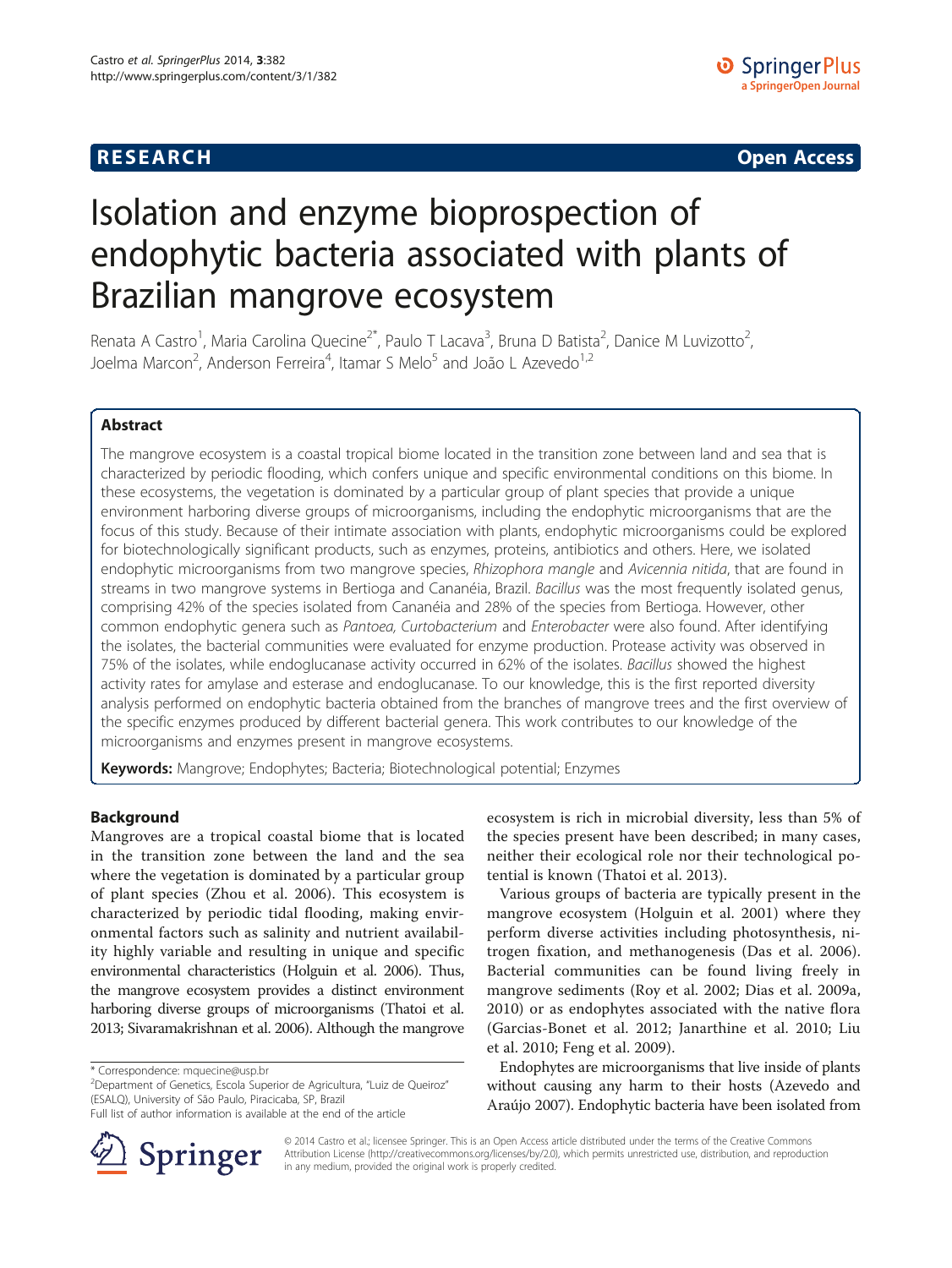root nodules and the stems, leaves and fruits of a wide variety of plant species including citrus ([Araujo et al.](#page-7-0) [2001\)](#page-7-0), sugarcane (Gangwar and Kaur [2009](#page-7-0)), maize (Araujo et al. [2000](#page-7-0)), eucalyptus (Procopio [2009; Ferreira et al.](#page-7-0) [2008\)](#page-7-0), soybean (Kuklinsky-Sobral et al. [2005](#page-7-0); Assumpção et al. [2009\)](#page-7-0), and strawberry (Dias et al. [2009a](#page-7-0)), among others. However, some endophytic communities remain unexplored in studies describing the bacterial communities from tropical native plants. Consequently, studies on the endophytic bacteria of plants from different ecosystems (mangroves, for example) offer a great opportunity to discover new compounds and resources with biotechnological potential that can be exploited (Sivaramakrishnan et al. [2006](#page-8-0)). Microorganisms from mangrove ecosystems contain useful enzymes, proteins, antibiotics and salt tolerant genes, all of which have biotechnological significance (Thatoi et al. [2013](#page-8-0)).

Microorganisms are important to enzymatic production processes because of their high production capability, low cost and susceptibility to genetic manipulation. There is strong biotechnological interest in microbial enzymes in several fields including food processing, detergent and textile manufacturing, agricultural and pharmaceutical research, medical therapy and molecular biology (Stamford et al. [1998;](#page-8-0) Carrim et al. [2006;](#page-7-0) Quecine et al. [2008](#page-7-0) and [2011;](#page-7-0) Ferreira-Filho et al. [2012\)](#page-7-0). Little is known about bacterial mangrove communities, but these microorganisms may have high biotechnological potential. Consequently, for the first time, the present work isolated and identified the endophytic bacteria taken from the branches of the two major species of mangrove plants, Rhizophora mangle (red mangrove) and Avicennia nitida (white mangrove), that are found in two different mangrove areas of São Paulo State, Brazil (Cananéia and Bertioga). Furthermore, this study investigated the potential of the bacterial isolates to produce enzymes with industrial interest, such as amylase, esterase, lipase, protease and endoglucanase.

# Results

# Bacterial isolation and molecular identification

Following isolation, bacterial abundance was estimated based on plant species and sampled area. The bacterial densities were very similar in all samples: approximately  $10^5$  CFU g tissue<sup>-1</sup> for both mangrove species analyzed (R. mangle and A. nitida) and both sites (Bertioga and Cananéia).

The bacterial communities clearly differed in composition according to the mangrove species and locality. Bacterial isolates were classified into 14 genera. The isolates from Cananéia were grouped into 8 genera with a predominance of Bacillus sp. (42.1%) followed by Enterobacter (10.5%), Chryseobacterium (10.5%), Xanthomonas (10.5%), and others. The isolates from Bertioga were grouped into 9 genera with a predominance of Bacillus (28.6%) followed by Curtobacterium (14.3%), Alcaligenes

(14.3%), Ochrobactrum (9.5%), Novosphingobium (9.5%), and others. Interestingly, Ochrobactrum and Microbacterium were only found in R. mangle branches, while Novosphingobium was isolated only from A. nitida branches (Table 1). Major isolates belongs to Bacilli class (35%), followed by Gamaproteobacteria class (25%). All isolates was classified at genus level, to avoid an incorrect classifications at specie level (Table [2\)](#page-2-0).

The diversity parameters for each sample were very similar, as the comparative analysis of the Shannon diversity indices for A. nitida versus R. mangle and Bertioga versus Cananéia did not differ statistically according to t-test analysis ( $p < 0.05$ ) (Table [3](#page-3-0)).

Despite the similar values for the Shannon diversity indices, principal component analysis clearly demonstrated that the bacterial communities are specific according to locality and plant sample (Figure [1\)](#page-3-0).

# Bacterial enzymatic activity

The Enzymatic Index (EI) for all isolates was obtained following observation of their ability to produce at least 1 of

| Table 1 Distribution of the genera of endophytic bacteria |  |
|-----------------------------------------------------------|--|
| isolated from Brazilian mangrove forests                  |  |

| Genera                            | Sample <sup>a</sup> |           |                 |           |  |  |  |
|-----------------------------------|---------------------|-----------|-----------------|-----------|--|--|--|
|                                   |                     | Cananéia  | <b>Bertioga</b> |           |  |  |  |
|                                   | A. nitida           | R. mangle | A. nitida       | R. mangle |  |  |  |
| <b>Bacillus</b>                   | 5                   | 3         | 4               | 2         |  |  |  |
| Enterobacter                      |                     | 2         |                 |           |  |  |  |
| Pantoea                           |                     | 1         |                 |           |  |  |  |
| <b>Brevundimonas</b>              | 1                   |           |                 |           |  |  |  |
| Microbacterium                    | 1                   |           | 1               |           |  |  |  |
| Chryseobacterium                  | 3                   |           |                 |           |  |  |  |
| Novosphingobium                   | 1                   |           | 1               | 1         |  |  |  |
| Xanthomonas                       | $\mathfrak{D}$      |           |                 |           |  |  |  |
| Erwinia                           |                     |           | 1               |           |  |  |  |
| Alcaligenes                       |                     |           | 3               |           |  |  |  |
| Ochrobactrum                      |                     |           |                 | 3         |  |  |  |
| Curtobacterium                    |                     |           |                 | 3         |  |  |  |
| Stenotrophomonas                  |                     |           |                 | 1         |  |  |  |
| Sphingopyxis                      |                     |           | 1               |           |  |  |  |
| Diversity parameters <sup>b</sup> |                     |           |                 |           |  |  |  |
| Ś                                 | 6                   | 3         | 6               | 5         |  |  |  |
| N                                 | 13                  | 6         | 11              | 10        |  |  |  |
| D                                 | 2.35                | 1.12      | 2.08            | 2.17      |  |  |  |
| H'(loge)                          | 1.74                | 1.00      | 1.59            | 1.69      |  |  |  |
| 1-Lambda'                         | 0.84                | 0.72      | 0.84            | 0.89      |  |  |  |

<sup>a</sup>Number of isolates from each plant and sample location.

<sup>b</sup>Diversity parameters: S, total taxons; N, total individuals; D, species richness (Margalef); H' (loge), Shannon; and 1-λ, Simpson diversity indices for endophytic bacterial communities isolated from A. nitida and R. mangle branches sampled in Cananéia and Bertioga, Brazil.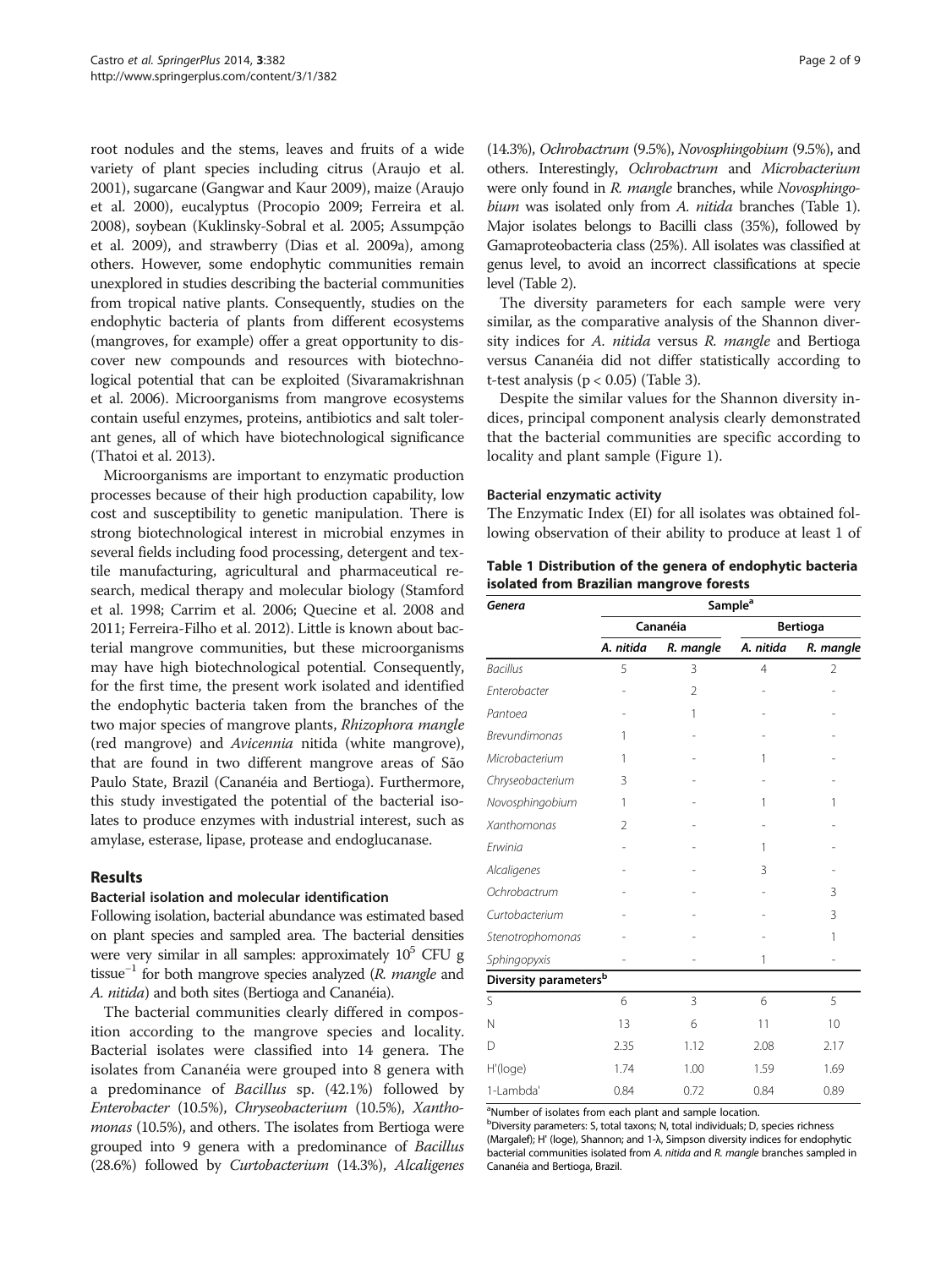| Page 3 of 9 |  |  |
|-------------|--|--|
|             |  |  |

<span id="page-2-0"></span>

|  |  |  |  | Table 2 Identification by partial sequencing of 16S rDNA of isolates from mangrove sediments |
|--|--|--|--|----------------------------------------------------------------------------------------------|
|--|--|--|--|----------------------------------------------------------------------------------------------|

| <b>Isolates</b> | Class               | Genus                | Coverage | Identidade | <b>Nearst Taxa</b>              |
|-----------------|---------------------|----------------------|----------|------------|---------------------------------|
| MBR2.20         | Actinobacteria      | Curtobacterium       | 100      | 100        | Curtobacterium oceanosedimentum |
| MBR2.21         |                     |                      | 100      | 100        | Curtobacterium oceanosedimentum |
| MBR2.22         |                     |                      | 100      | 99         | Curtobacterium flaccumfaciens   |
| <b>MCA2.54</b>  |                     | Microbacterium       | 100      | 100        | Microbacterium arborescens      |
| MBA2.52         |                     |                      | 100      | 99         | Microbacterium oleivorans       |
| <b>MCR2.49</b>  | Bacilli             | <b>Bacillus</b>      | 100      | 99         | Bacilus megaterium              |
| <b>MCR2.51</b>  |                     |                      | 100      | 100        | Bacillus altitudinis            |
| <b>MCR2.56</b>  |                     |                      | 100      | 94         | <b>Bacillus vallismortis</b>    |
| <b>MCA2.42</b>  |                     |                      | 100      | 99         | Bacillus safensis               |
| <b>MCA2.51</b>  |                     |                      | 100      | 100        | <b>Bacillus pumilus</b>         |
| <b>MCA2.56</b>  |                     |                      | 100      | 100        | <b>Bacillus subtilis</b>        |
| <b>MCA2.53</b>  |                     |                      | 100      | 100        | <b>Bacillus subtilis</b>        |
| MCA2.41         |                     |                      | 100      | 97         | Bacillus safensis               |
| <b>MBR2.4</b>   |                     |                      | 100      | 98         | Bacillus amyloliquefaciens      |
| MBR2.41         |                     |                      | 100      | 95         | Bacillus safensis               |
| <b>MBA2.9</b>   |                     |                      | 94       | 96         | Bacillus pumilus                |
| MBA2.33         |                     |                      | 100      | 100        | <b>Bacillus safensis</b>        |
| MBA2.4          |                     |                      | 100      | 99         | Bacillus pumilus                |
| MBA2.18         |                     |                      | 100      | 99         | <b>Bacillus pumilus</b>         |
| <b>MCA2.12</b>  | Alphaproteobacteria | Novosphingobium      | 100      | 99         | Novosphingobium sp.             |
| <b>MBR2.7</b>   |                     |                      | 100      | 99         | Novosphingobium resinovorum     |
| MBA2.41         |                     |                      | 100      | 99         | Novosphingobium sp.             |
| MCA2.9          |                     | <b>Brevundimonas</b> | 100      | 99         | Brevundimonas vesiculares       |
| MBR2.46         |                     | Ochrobactrum         | 100      | 100        | Ochrobactrum pseudogrignonense  |
| MBR2.39         |                     |                      | 100      | 100        | Ochrobactrum pseudogrignonense  |
| MBR2.33         |                     |                      | 100      | 99         | Ochrobactrum pseudogrignonense  |
| MBA2.44         |                     | Sphingopyxis         | 100      | 100        | Sphingopyxis sp.                |
| MBA2.27         | Betaproteobacteria  | Alcaligenes          | 100      | 100        | Alcaligenes faecalis            |
| MBA2.16         |                     |                      | 100      | 99         | Alcaligenes faecalis            |
| MBA2.15         |                     |                      | 100      | 99         | Alcaligenes faecalis            |
| <b>MCR2.37</b>  | Gammaproteobacteria | Enterobacter         | 100      | 98         | Enterobacter hormaechei         |
| MCR2.29         |                     |                      | 100      | 99         | Enterobacter sp.                |
| MCA2.21         |                     | Chryseobacterium     | 100      | 99         | Chryseobacterium sp.            |
| <b>MCA2.27</b>  |                     |                      | 100      | 99         | Chryseobacterium sp.            |
| <b>MCA2.23</b>  |                     |                      | 100      | 100        | Chryseobacterium sp.            |
| <b>MCA2.20</b>  |                     | Xanthomonas          | 100      | 100        | Xanthomonas campestris          |
| MCA2.39         |                     |                      | 100      | 99         | Xanthomonas sp.                 |
| <b>MCR2.33</b>  |                     | Pantoea              | 100      | 100        | Pantoea dispersa                |
| MBR2.29         |                     | Stenotrophomonas     | 100      | 99         | Stenotrophomonas maltophilia    |
| MBA2.19         |                     | Erwinia              | 100      | 98         | Erwinia tasmaniensis            |

5 evaluated enzymes. Amylolytic activity was observed in 45%, esterasic activity in 17.5%, lipolytic activity in 52.5%, proteolytic activity in 75% and endocellulolytic activity in 62.5% of the tested isolates (Table [4\)](#page-4-0).

Some isolates exhibited high enzymatic performance: Bacillus (MCR2.56) showed one of the highest amylase and esterasic activities with EI of 2.28 and 1.85, respectively. Six Bacillus isolates (MCR2.51, MCA2.42, MCA2.51,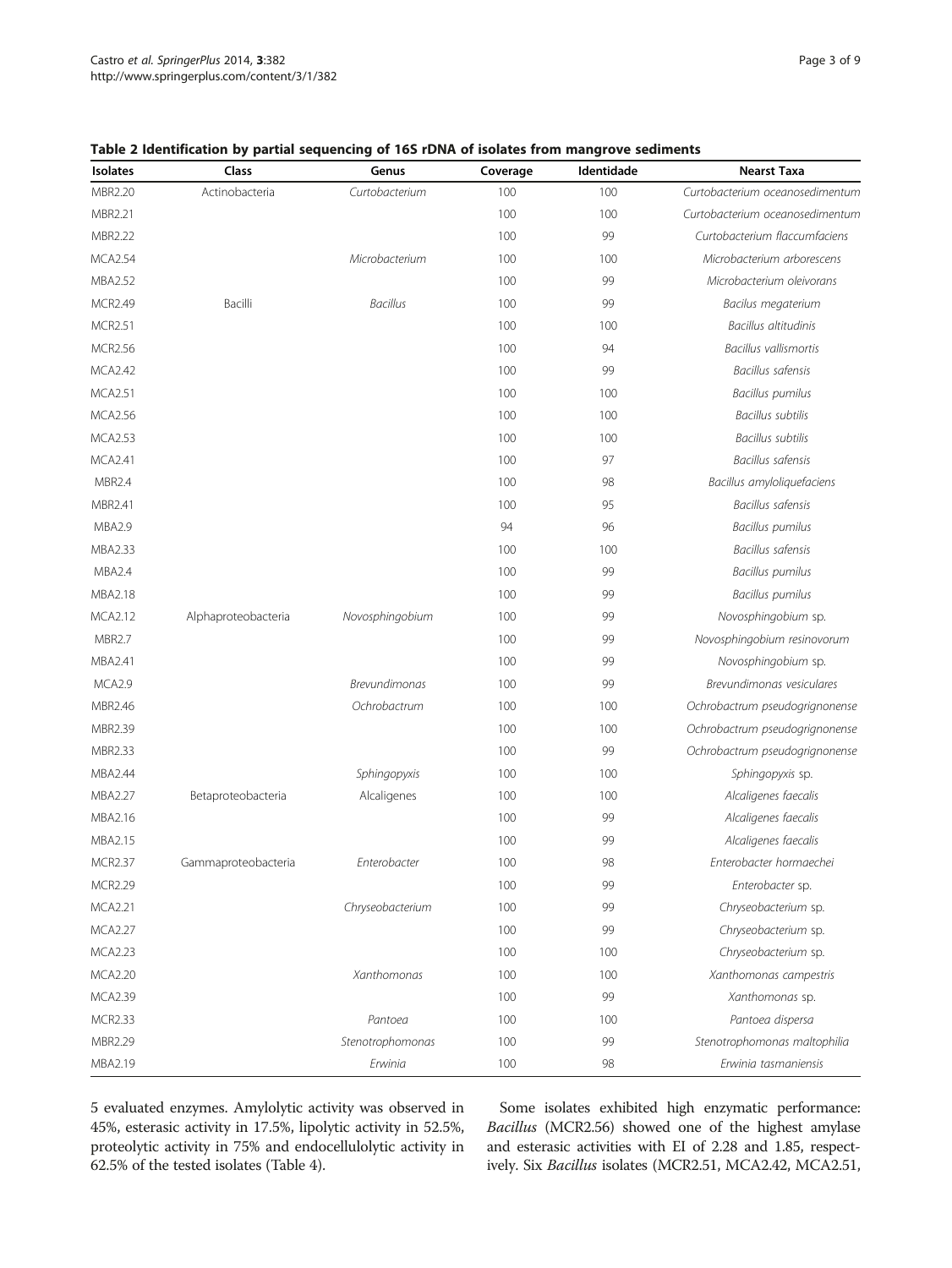# <span id="page-3-0"></span>Table 3 Diversity t-test ( $p < 0.05$ ) for bacterial communities isolated from A. nitida and R. mangle branches

|                 | Bertioga VS Cananeia   |          |       |              |  |  |
|-----------------|------------------------|----------|-------|--------------|--|--|
|                 | Shannon index          | Variance | Ρ     |              |  |  |
| Whole sample    |                        |          | 0.644 | $0.464$ (ns) |  |  |
| Avicenia        | 1.79                   | 0.037    |       |              |  |  |
| Rizhophora      | 1.67                   | 0.037    |       |              |  |  |
|                 | Avicenia vs Rizopphora |          |       |              |  |  |
| Whole sample    |                        |          | 0.432 | $0.803$ (ns) |  |  |
| <b>Bertioga</b> | 1.87                   | 0.031    |       |              |  |  |
| Cananeia        | 1.64                   | 0.051    |       |              |  |  |

ns - non-significant.

The mangroves are located in Bertioga and Cananéia, SP, Brazil.

MBR2.4, MBA2.33, and MBA2.4) showed high endocellulolytic activities. The following genera also demonstrated high enzymatic productivity: Curtobacterium (MBR2.21), Ochrobactrum (MBR2.46), Microbacterium (MCA2.54), Brucella (MBR2.39), and Stenotrophomonas (MBR2.29) showed high endoglucanase activity; Erwinia sp. (MBA2.19) showed lipase activity; and Curtobacterium sp. (MBR2.20) showed protease and other activities.

# **Discussion**

Currently, marine microorganisms are attracting increasing attention as a resource for new enzymes because the enzymes derived from marine microbes are relatively more stable and active than the corresponding enzymes derived from plants or animals (Lam [2006](#page-7-0); Bull et al. [2000](#page-7-0)). Chen et al. ([2012](#page-7-0)) isolated endophytic bacteria from 4 species of aquatic plants: Phragmites communis, Potamogeton crispus, Nymphaea tetragona and Najas marina. The isolated bacteria were classified into 12 genera in the Gammaproteobacteria, Bacilli, Alphaproteobacteria, Flavobacteria and Actinobacteria.However, studies focusing on the isolation and characterization of endophytic bacteria from native plant specimens from the Brazilian mangrove biome are rare. To our knowledge, the present work is the first report on the isolation, identification and enzymatic characterization of endophytic microorganisms from R. mangle and A. nitida in Brazil.

Bacillus was the most abundant genus isolated from all samples as described previously (Liu et al. Liu et al. [2010](#page-7-0)). Our data corroborate the results obtained by Ando et al. ([2001](#page-7-0)) who isolated a large number of Bacillus sp. from mangrove sediments in Japan and reported the possible ability of these isolates to degrade organic pollutant compounds by fermentation. Various Bacillus sp. have also been isolated from several fish, mollusks, sediments and marine waters in Canada (Schulze et al. [2006](#page-8-0)). Ravikumar et al. ([2010](#page-8-0)) isolated many endophytic bacteria from mangrove halophytic plants collected from the Pichavaram mangrove forest in India. Among the isolates, the authors identified two endophytes, B. thuringiensis (MB4) and B. pumilus (MB8), which were able to control many bacterial and fungal pathogens. Similarly, the endophytic strain B. amyloliquefaciens (RS261) is a biological agent isolated from the leaf of R. stylosa (Feng et al. [2009](#page-7-0)).

We found additional genera, such as Curtobacterium and Xanthomonas, colonizing specific plant species from specific localities. Interestingly, Microbacterium was isolated in both Bertioga and Cananéia, but only from A. nitida, suggesting host-specificity. Free-living Microbacterium has

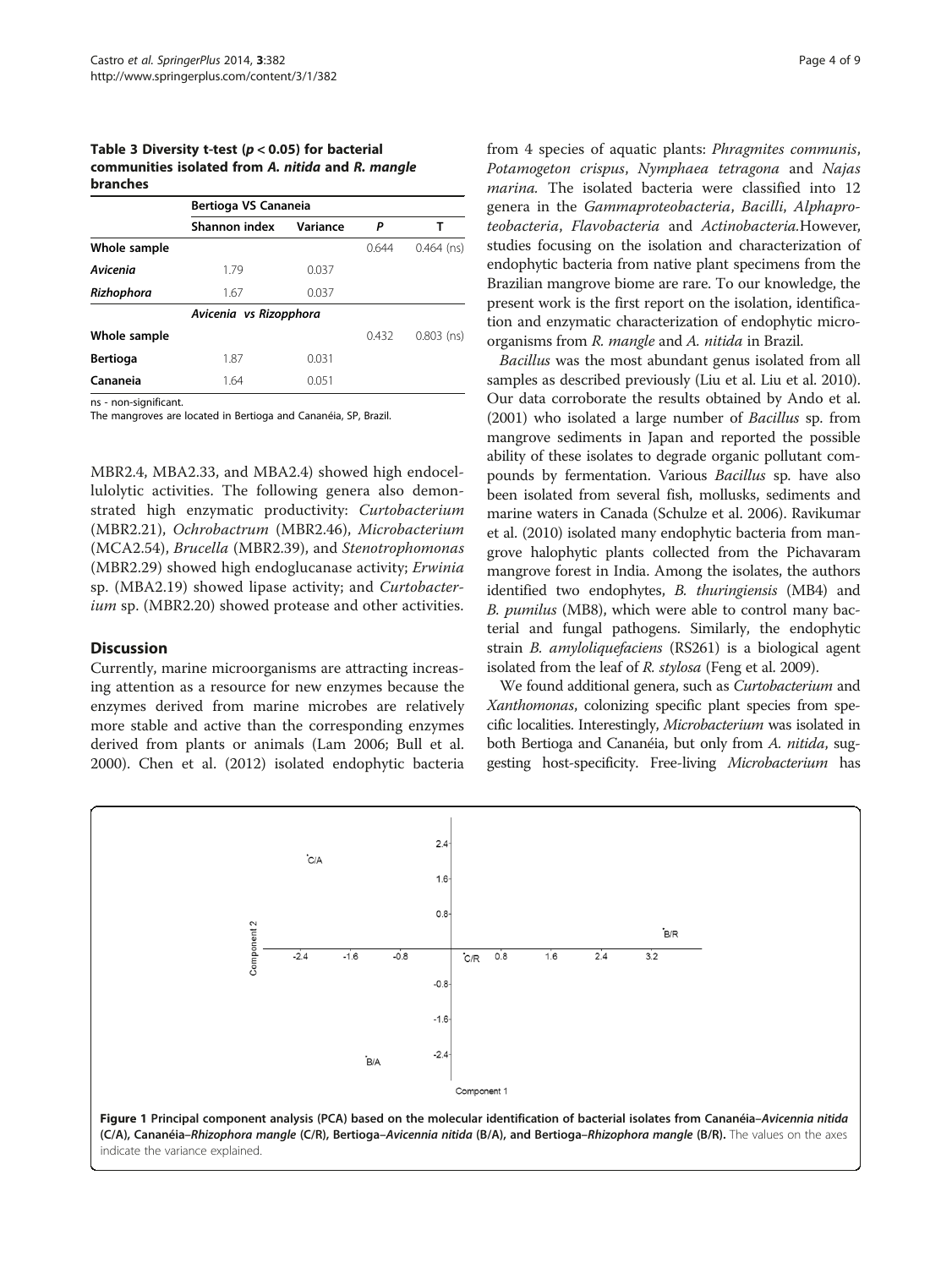| Genus            | <b>Isolates<sup>a</sup></b> | Enzymatic Index (EI) <sup>b</sup> |                             |                          |                          |                          |
|------------------|-----------------------------|-----------------------------------|-----------------------------|--------------------------|--------------------------|--------------------------|
|                  |                             | Amylase                           | Esterase                    | Lipase                   | Protease                 | Endoglucanase            |
| Alcaligenes      | MBA2.15                     |                                   | ÷,                          | 2.23 f                   | 1.43 e                   |                          |
|                  | MBA2.27                     |                                   |                             | 4.25 c                   | $\sim$ $ \sim$           | 1.65c                    |
|                  | (MBA2.16)                   |                                   |                             | 1.73 <sub>g</sub>        | 2.15c                    | 1.98 b                   |
| Bacillus         | MCA2.41                     |                                   |                             | 1.35 <sub>g</sub>        | $\sim$                   | 1.60c                    |
|                  | <b>MCA2.42</b>              |                                   |                             | 2.80 e                   | 2.48 b                   | 2.58a                    |
|                  | MBA2.18                     |                                   |                             | 4.38 c                   | 1.23 f                   | 2.08 <sub>b</sub>        |
|                  | MBA2.33                     | 2.50 b                            |                             | 4.80 с                   | $\sim$ $-$               | 2.73a                    |
|                  | MBA2.4                      | $\sim$                            |                             | 2.55 f                   | 1.75 d                   | 2.80a                    |
|                  | <b>MBA2.9</b>               | 1.58 <sub>e</sub>                 |                             | L,                       | ÷,                       | $\sim$                   |
|                  | MBR2.4                      | 1.55 e                            |                             |                          | $\overline{\phantom{a}}$ | 2.80a                    |
|                  | MBR2.41                     | 2.25 c                            | 1.60 <sub>b</sub>           | L,                       | 1.33 f                   | 1.60c                    |
|                  | <b>MCA2.51</b>              | $\sim$                            | $\mathcal{L}_{\mathcal{A}}$ | 3.13 d                   | 1.58 d                   | 2.75a                    |
|                  | <b>MCA2.53</b>              | 2.75a                             | 1.63 <sub>b</sub>           | $\sim$                   | 1.10 f                   | 2.00 <sub>b</sub>        |
|                  | <b>MCA2.56</b>              | 2.28 b                            | $\sim$ $ \sim$              | $1.63$ g                 | 1.23 f                   | 1.90 b                   |
|                  | <b>MCR2.49</b>              | 2.70a                             | 1.58 <sub>b</sub>           | $\overline{\phantom{a}}$ | 1.65d                    | $\sim$                   |
|                  | <b>MCR2.51</b>              | $\sim$                            | $\sim$                      | 3.13d                    | 1.58 d                   | 2.75a                    |
|                  | <b>MCR2.56</b>              | 2.28 b                            | 1.85a                       | $\overline{\phantom{a}}$ | 1.23 f                   | 2.23 <sub>b</sub>        |
| Brevundimonas    | MCA2.9                      | 1.80 d                            | i,                          |                          | 2.18 c                   | $\overline{\phantom{a}}$ |
| Chryseobacterium | <b>MCA2.21</b>              | 2.43 b                            |                             |                          | 1.58 d                   |                          |
|                  | <b>MCA2.23</b>              | $\sim 10^{-11}$                   |                             | 2.30 f                   | $\sim 10^{-11}$          | $\overline{\phantom{a}}$ |
|                  | <b>MCA2.27</b>              | 2.53 b                            |                             |                          | 1.53 e                   |                          |
| Curtobacterium   | MBR2.20                     |                                   |                             |                          | 2.75a                    |                          |
|                  | MBR2.21                     |                                   |                             |                          | 1.35 e                   | 2.38a                    |
|                  | MBR2.22)                    |                                   | 1.60 <sub>b</sub>           |                          | 1.05 <sub>q</sub>        | 1.43 с                   |
| Enterobacter     | MCR2.29)                    |                                   | $\overline{\phantom{a}}$    |                          | 1.78 d                   | 1.73c                    |
|                  | <b>MCR2.37</b>              | $\overline{\phantom{a}}$          | $\sim$                      | 2.50 f                   | 1.35 e                   | $\sim$                   |
| Erwinia          | MBA2.19                     | 1.63 e                            | 1.30c                       | 6.83a                    | $\sim$                   | $\overline{\phantom{a}}$ |
| Microbacterium   | <b>MBA2.52</b>              | 1.73 d                            |                             | $\sim$                   | 1.15 f                   | 2.13 <sub>b</sub>        |
|                  | <b>MCA2.54</b>              | $\sim$                            |                             | 1.48 g                   | 1.75 d                   | 2.93a                    |
| Novosphingobium  | MBA2.41                     | 1.80 d                            |                             | 5.13 b                   | $\overline{\phantom{m}}$ | 2.13 <sub>b</sub>        |
|                  | <b>MBR2.7</b>               | 2.50 <sub>b</sub>                 |                             | 3.48 d                   | 1.88 d                   |                          |
|                  | MCA2.12                     | 2.78a                             |                             |                          | 1.65d                    |                          |
| Ochrobactrum     | MBR2.33                     |                                   |                             |                          | 2.3c                     | 2.28 b                   |
|                  | MBR2.39                     |                                   |                             | 3.08 d                   |                          | 2.60a                    |
|                  | MBR2.46                     |                                   |                             | 2.90 e                   |                          | 2.90a                    |
| Pantoea          | <b>MCR2.33</b>              |                                   |                             |                          | 1.68 d                   | 2.23 <sub>b</sub>        |
| Sphingopyxis     | MBA2.44                     |                                   |                             | 4.75 b                   | 2.53 b                   | $\overline{\phantom{a}}$ |
| Stenotrophomonas | MBR2.29                     | 1.43 f                            |                             | 2.50 e                   | 1.55d                    | 2.63a                    |
| Xanthomonas      | MCA2.20                     | $\qquad \qquad -$                 | 1.38 c                      |                          | $2.5\,\,\mathrm{b}$      | J,                       |
|                  | MCA2.39                     | 1.15 <sub>g</sub>                 | $\overline{\phantom{a}}$    |                          | 1.7d                     |                          |

# <span id="page-4-0"></span>Table 4 Enzymatic activity of the endophytic bacteria isolated from mangrove forests

<sup>a</sup>Bacterial identification at the genus level with the name of the isolates in parentheses. The isolates were named according to host and the location of the samples: MCR, Mangrove Cananéia Rhizophora mangle; MCA, Mangrove Cananéia Avicennia nitida; MBR, Mangrove Bertioga Rhizophora mangle; MBA, Mangrove

Bertioga *Avicennia nitida.*<br><sup>b</sup>The enzymatic index was measured by determining the ratio of degradation halo diameter/bacterial colony diameter. Values with the same letter within a column are not significantly (p < 0.05) different according to the Scott-Knott test. The results represent the means of four replicates for each isolate.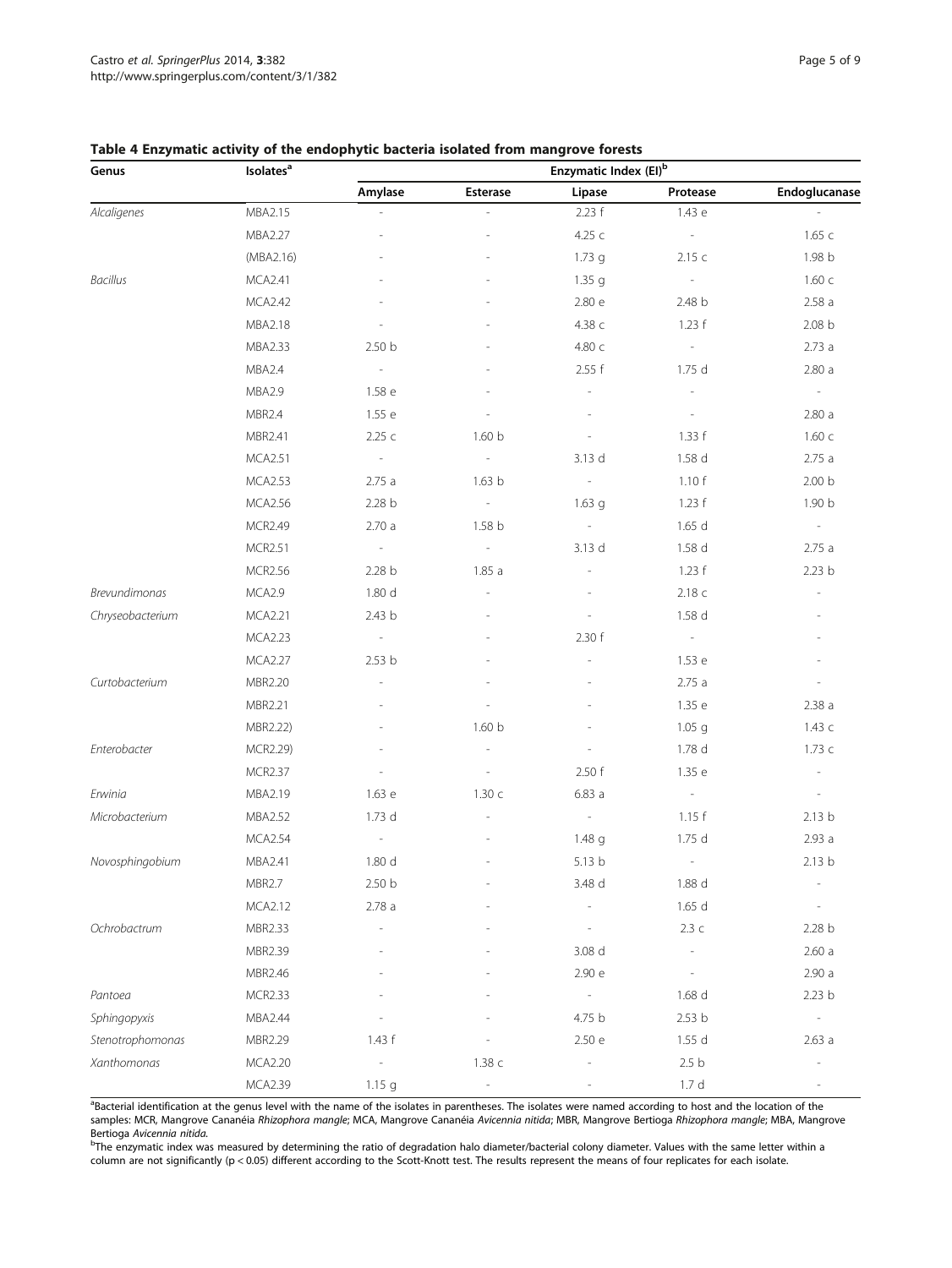been isolated from the same area from mangrove sediments (Dias et al. [2009a\)](#page-7-0).

The diversity analysis clearly demonstrated that the evaluated parameters from each sample were similar; however, the bacterial communities are totally dependent on the host and the sampled site. Dias et al. [\(2010\)](#page-7-0) assessed the bacterial diversity of mangrove sediments from São Paulo State by culture and also independent-culture methods. The authors observed that the location within the mangrove was determinant for all of the fractions of the community studied, which corroborates our data.

In further another point that should be explored is that mangrove microorganisms demonstrate a diverse range of enzymatic activities and are capable of catalyzing various biochemical reactions using novel enzymes (Thatoi et al. [2013](#page-8-0); Dias et al. [2009b\)](#page-7-0). Halophilic microorganisms in particular possess many hydrolytic enzymes and are capable of functioning under conditions that lead to precipitation or denaturation of most proteins (Ventosa and Nieto [1995\)](#page-8-0).

As applied here, the enzymatic index was a fast and practical tool for selecting and comparing the enzyme production of different bacterial isolates. Values above 1.0 were indicative of enzyme secretion (Carrim et al. [2006](#page-7-0)). In the present study, all of the isolates showed the ability to produce at least one of five evaluated enzymes, proving their potential for industrial applications.

Dias et al. ([2009b\)](#page-7-0) evaluated the bacterial community from mangrove sediments in Brazil and found a predominance of organisms from the orders Vibrionales and Bacillales. These isolates were also able to produce diverse extracellular enzymes such as amylases, proteases, esterases and lipases, as found in the present work as well. The Bacillus spp. strains from mangrove sediments reached 5.53 and 5.06 amylase and protease enzymatic indexes, our Bacillus spp. strains reached 2.75 enzymatic indexes to both enzymes. However, the Bacillus sp. (MBA2.33) shows a lipase enzymatic index of 4.8, higher than of the best lipase producer Bacillus sp. 1A339 strain (lipase enzymatic index 3.88) from mangrove sediment (Dias et al. [2009b](#page-7-0))

In a recent study, Khianngam et al. [\(2013](#page-7-0)) isolated and screened endophytic bacteria from mangrove plants in Thailand for the presence of hydrolytic enzymes. Twenty isolates showed activities associated with proteases, lipases, amylases or cellulases. The Rhf-2 strain, which was isolated from the fruit of Rhizophora mucronata, produced all of these enzymes; the strain was later identified as Bacillus safensis.

More than 50% of the isolates evaluated in the present work produced endoglucanase. Cellulases are commercially produced by several industries globally and are widely used in food, animal feed, fermentation, agriculture, pulp and paper, and textile applications (Kuhad et al. [2011](#page-7-0)).

Tabao and Moasalud ([2010\)](#page-8-0) evaluated the bioprospecting potential of the bacterial community found in mangroves in the Philippines, and the following four promising cellulase producing bacteria were identified: B. cereus, B. licheniformis, B. pumilus and Bacillus sp. Our study also identified many Bacillus sp. showing strong enzymatic production. Other isolated genera further demonstrated high productivity for proteases (Curtobacterium MBR2.20) and lipases (*Erwinia* sp. MBA2.19), suggesting their application as detergent additives (Jurado et al. [2007;](#page-7-0) Saeki et al. [2007](#page-8-0)).

# Conclusions

Our work has improved the few information about the diversity of the endophytic bacterial communities from mangrove trees, suggesting a specific interaction between endophytes and mangrove host plants. Moreover, mangrove microorganisms demonstrated a diverse range of enzymatic activities that have been poorly explored biotechnologically. The isolates probably are capable of catalyzing various biochemical reactions using probable novel enzymes that should be further investigated in the future.

# **Methods**

# Sample collection

Branches from five randomly selected Rhizophora mangle and five Avicennia nitida trees located in Bertioga (S 23° 54′ 01.1″/WO 46° 15′ 01.3″) and also Cananéia (S 25° 05′ 87″/WO 47° 57′ 70″), São Paulo State, Brazil, were sampled for bacterial isolation. The samples were collected stored in plastic bags and taken to the laboratory for bacterial isolation.

#### Bacterial isolation

The tree samples were washed with water to remove adherent particles and were superficially disinfected according to [Araújo et al. \(2002\)](#page-7-0). Then, the samples were cut into fragments, and roughly 1 g was triturated in the presence of 5 mL of PBS (Phosphate Buffered Saline) buffer, transferred to a 15 mL tube and shaken for 1 hour at 180 rpm. After obtaining the suspension of microorganisms, dilutions were made in PBS buffer, and aliquots of 100 μL were inoculated onto 5% Tryptic Soy Agar (TSA, Difco) medium supplemented with Benomyl (50 μg mL−<sup>1</sup> ) to inhibit fungal growth. The plates were incubated at 28°C for 1–7 days until growth was observed, upon which the number of colony-forming units (CFU) were counted and the population density estimated. Aliquots of 1.0 mL of the last wash water were also inoculated onto TSA medium to evaluate the effectiveness of the disinfection process, and only culture samples showing no growth were used.

Endophytic isolates were purified and inoculated into liquid 5% Tryptic Soy Broth (TSB, Merck) medium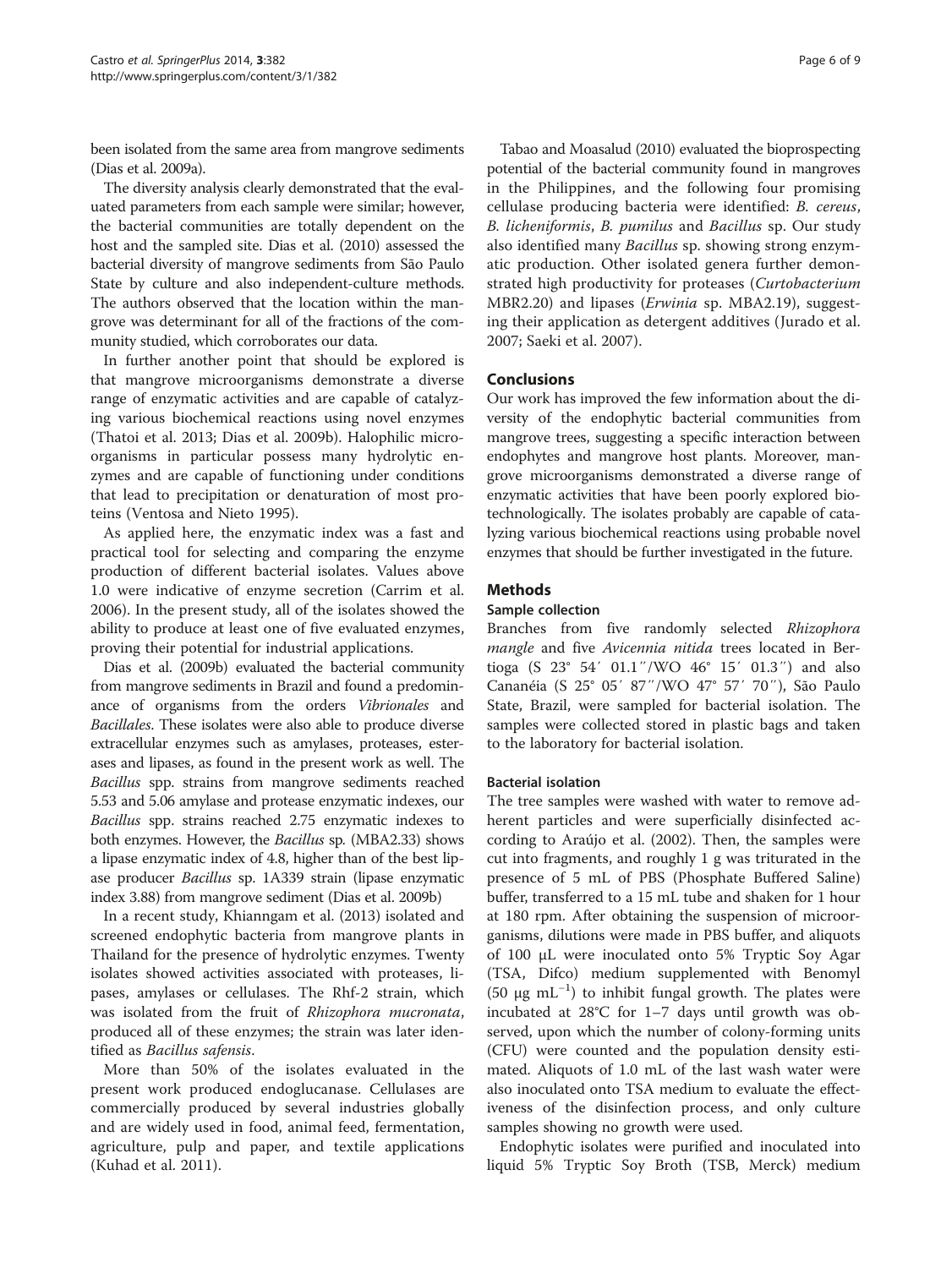supplemented with glycerol (15% final concentration) and stored at −80°C for future experiments.

# Molecular identification of bacterial isolates

Bacterial isolates were identified by partial sequencing of 16S rDNA. The 16S rDNA was amplified directly from bacterial colonies grown on 10% TSA medium using the primers R1387 (5′-CGGTGTGTACAAGGCCCGGGAA CG-3′) and PO27F (5′-GAGAGTTTGATCCTGGCTC AG-3′) (Heuer et al. [1997\)](#page-7-0). The PCR reactions were performed in a 50 μL volume containing 31.8 μl deionized water, 5.0 μl buffer, 7.5 μl MgCl<sub>2</sub>, 4.0 μl dNTPs, 0.1 μl of each primer, 0.5 U Taq DNA polymerase and 1 μl template DNA. The reaction conditions for the thermocycler (PTC 200, MJ Research) were as follows: initial denaturation for 4 min at 94°C; followed by 35 cycles of 94°C for 30 s, annealing for 1 min at 62.5°C and primer extension for 1 min at 72°C; ending with a final extension for 7 min at 72°C. The reaction products were analyzed on an agarose gel (1.2%) together with a 1 Kb DNA molecular weight marker (Fermentas); the results were subsequently photographed.

The 16S rDNA PCR products (approximately 1400 bp in size) were purified using the polyethylene glycol method of Lis [\(1980](#page-7-0)) and sequenced at the 'Instituto do Genoma Humano' (USP, São Paulo, Brazil). Sequencing was performed using the primer 1387R (Heuer et al. [1997](#page-7-0)).

The bacterial identification was performed comparing the sequences deposited in the following public banks: Ribosomal Database Project II (RDP) [\(www.rdp.cme.](http://www.rdp.cme.msu.edu) [msu.edu\)](http://www.rdp.cme.msu.edu) using the Classifier program with 95% confidence (Wang et al. [2007](#page-8-0)) and GenBank from National Canter for Biotechnology Information-NCBI [\(www.ncbi.](http://www.ncbi.nlm.nih.gov) [nlm.nih.gov\)](http://www.ncbi.nlm.nih.gov) using, for this purpose, the BLASTn tool (Altschul et al. [1990](#page-7-0)). All of the bacterial sequences presented in this study were submitted to GenBank (accession numbers KF356428- KF356467).

### Enzymatic activity

To forty molecular identified bacteria the production and the semi-quantitative measurement activity of the following enzymes was analyzed: amylase, esterase, lipase, cellulase and protease. To determine enzymatic activities, isolates were initially grown in 5% TSA for 24 h at 28°C, after which 15 μl aliquots ( $OD_{550nm} = 0.05$ , approximately 108 CFU/mL) dropped on specific media and incubated at 28°C. The Enzymatic Index (EI) was measured after 72 h of incubation and was expressed as the ratio between the halo diameter and the bacterial colony diameter (Hankin et al. [1971](#page-7-0); Hankin and Anagnostakis [1975](#page-7-0)).

The amylolytic activity was measured according to Hankin and Anagnostakis ([1975\)](#page-7-0). The isolates were inoculated onto 5% TSA medium containing 1% soluble starch. After bacterial growth, 5 mL of a 1% iodine solution was

added to each plate, allowing the visualization of clear halos around the colonies.

The medium described by Sierra [\(1957\)](#page-8-0) was used to evaluate the lipolytic activity. To sterilized culture medium, previously sterilized Tween 80 or Tween 20 was added to a final concentration of  $1\%$  (v/v) to evaluate respectively the bacterial esterasic and lipase activity. The presence of halos was considered indicative of enzymatic activity.

To determine proteolytic activity, we used a culture medium containing skim milk according to Quecine ([2010\)](#page-7-0). The formation of a halo around the colony was considered indicative of proteolytic activity.

Finally, the cellulolytic activity of the isolates was evaluated according to Teather and Wood ([1982\)](#page-8-0). The isolates were grown on M9 medium (Sigma) containing 0.5% yeast extract and 1% carboxymethylcellulose (CMC). After bacterial growth, 10 mL of Congo red dye (1%) was added and the plates were washed with NaCl (5 M). The presence of a colorless halo around the colony was indicative of enzymatic activity.

# Data analysis

The matrices generated from bacterial identification at the genus level were used in the molecular analysis described below. "Primer 6" (Plymouth Marine, Primer, United Kingdom) was used to obtain the different diversity indices: S, total profile; N, profile value (band intensities); d, species richness (Margalef); H' (loge), Shannon; and 1-λ, Simpson diversity.

Additionally, the t-test for the Shannon diversity index was realized using the PAST program (Hammer et al. [2001](#page-7-0)). Spatial distribution as determined by principal component analysis for the endophytic bacterial communities from A. nitida and R. mangle sampled from Bertioga and Cananéia was also determined using the PAST program. The axis values showed the percentage variance of each community.

The statistical analysis of enzymatic production was performed using the R program. A completely random design was used for all of the enzymatic assays. The EI values were measured using the ratio of halo diameter/bacterial diameter. All data were analyzed for significance  $(p < 0.05)$ using the Scott-Knott test.

#### Competing interests

The authors declare that they have no competing interests.

#### Authors' contributions

The work presented here was carried out in collaboration between all authors. RAC, MCQ, PTL, DML, JM, AF defined the research theme. MCQ and JLA were primarily involved in searching, statistical analysis, compilation and verification and interpretation of data, and wrote the paper. ISM assisted with manuscript preparation. All authors have contributed to, seen and approved the manuscript.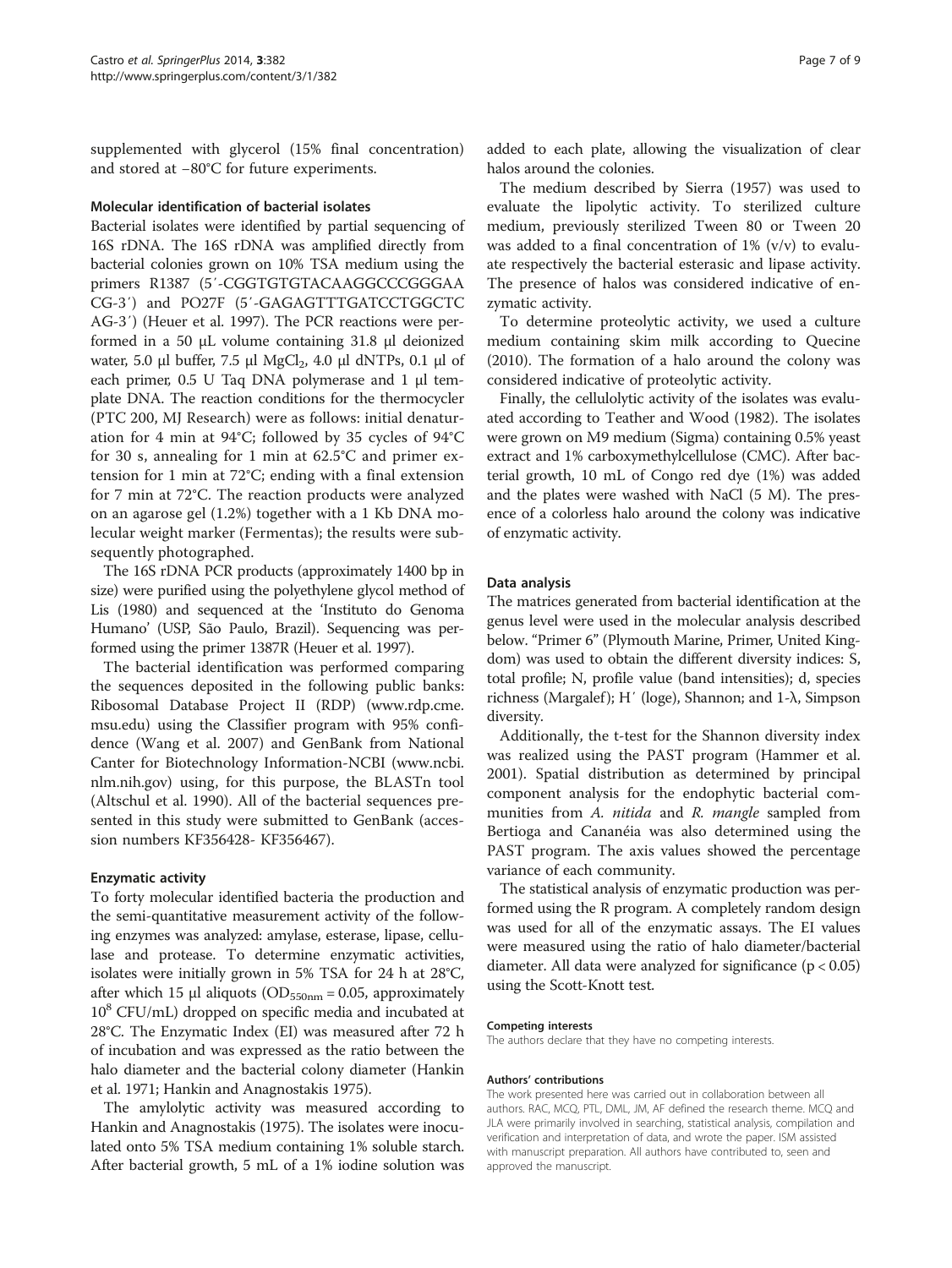#### <span id="page-7-0"></span>Acknowledgments

This work was supported by a grant from the Foundation for Research Assistance, São Paulo State (FAPESP), Brazil (Grant 2004/13910-6). We would like to thank FAPESP for the fellowships awarded to M.C.Q. (Proc. no. 10/ 50445-0), J.M. (Proc. no. 11/18740-5), and B.D.B. (Proc. no. 11/05204-8), and National Counsel of Technological and Scientific Development (CNPq) for the fellowships awarded to R.A.C., D.L.M. and A.F. We thank Dr. Fernando Pioto for his collaboration with the statistical analyses.

#### Author details

<sup>1</sup>Center for Nuclear Energy in Agriculture (CENA), University of São Paulo, Piracicaba, SP, Brazil. <sup>2</sup>Department of Genetics, Escola Superior de Agricultura, "Luiz de Queiroz" (ESALQ), University of São Paulo, Piracicaba, SP, Brazil. <sup>3</sup> <sup>3</sup>Department of Morphology and Pathology, Center for Biological and Health Sciences, Federal University of São Carlos (UFSCar), São Carlos, SP, Brazil. 4 Brazilian Agricultural Research Corporation – Embrapa Agrosilvopastoral, Sinop, MS, Brazil. <sup>5</sup>Laboratory of Environmental Microbiology, CNPMA — Embrapa Environment, Jaguariúna, SP, Brazil.

#### Received: 18 March 2014 Accepted: 1 July 2014 Published: 28 July 2014

#### References

- Altschul SF, Gish W, Miller W, Myers EW, Lipman DJ (1990) Basic local alignment search tool. J Mol Biol 215:403–410
- Ando Y, Mitsugi N, Yano K, Karube I (2001) Isolation of a bacterium from mangrove soil for degradation of sea sludge. Appl Biochem Biotechnol 95:175–182
- Araujo JM, Silva AC, Azevedo JL (2000) Isolation of endophytic actinomycetes from roots and leaves of maize (Zea mays L.). Braz Arch Biol Technol 43: doi:10.1590/S1516-89132000000400016
- Araújo WL, Maccheroni Junior W, Aguilar-Vildoso CI, Barroso PAV, Saridakis HO, Azevedo JL (2001) Variability and interactions between endophytic bacteria and fungi isolated from leaf tissues of citrus rootstocks. Can J Microbiol 47:229–236, doi:10.1139/cjm-47-3-229
- Araújo LW, Lima AOS, Azevedo JL, Marconi J, Sobral JK, Lacava PT (2002) Manual: isolamento de microrganismos endofíticos. USP, Piracicaba, SP
- Assumpção LC, Lacava PT, Dias ACF, Azevedo JL, Menten JOM (2009) Diversidade e potencial biotecnológico da comunidade bacteriana endofítica de sementes de soja. Pesq Agropec Bras 44:503–510, doi:10.1590/S0100- 204X2009000500010
- Azevedo JL, Araújo WL (2007) Diversity and applications of endophytic fungi isolated from tropical plants. In: Ganguli BN, Desh-Mukh SK (eds) Fungi: multifaceted microbes. India & CRC Press, Boca Raton, USA, pp 189–207
- Bull AT, Ward AC, Goodfellow M (2000) Search and discovery strategies for biotechnology: The paradigm shift. Microbiol Mol Biol Rev 64:573–606
- Carrim AJI, Barbosa EC, Vieira JDG (2006) Enzymatic activity of endophytic bacterial isolates of Jacaranda decurrens Cham. (Carobinha-do-campo). Braz Arch Biol Technol 49:353–359, doi:10.1590/S1516-89132006000400001
- Chen WM, Tang YQ, Mori K, Wu XL (2012) Distribution of culturable endophytic bacteria in aquatic plants and their potential for bioremediation in polluted waters. Aquat Biol 15:99–110, doi:10.3354/ab004422
- Das S, Lyla PS, Khan SA (2006) Spatial variation of aerobic culturable heterotrophic bacterial population in sediment of the Continental slope of western Bay of Bengal. Ind J Mar Sci 36:51–58
- Dias ACF, Costa FEC, Andreote FD, Lacava PT, Teixeira MA, Assumpção LC, Araújo WL, Azevedo JL, Melo IS (2009a) Isolation of micropropagated strawberry endophytic bacteria and assessment of their potential for plant growth promotion. World J Microbiol Biotechnol 25:189–195, doi:10.1007/s11274-008-9878-0
- Dias ACF, Andreote FD, Dini-Andreote F, Lacava PT, Sá ALB, Melo IS, Azevedo JL, Araújo WL (2009b) Diversity and biotechnological potential of culturable bacteria from Brazilian mangrove sediment. World J Microbiol Biotechnol 25:1305–1311, doi:10.1007/s11274-009-0013-7
- Dias ACF, Andreote FD, Rigonato J, Fiore MF, Melo IS, Araújo WL (2010) The bacterial diversity in a Brazilian non-disturbed mangrove sediment. Antonie van Leeuwenhoek 98:541–551, doi:10.1007/s10482-010-9471
- Feng L, Ou X, He H, Hu H, Zhang X (2009) Control of Capsicum phytophthora blight by endophytic bacteria RS261 from mangrove. Acta Phytopathol Sinica 39:333–336
- Ferreira Filho AS, Quecine MC, Bogas AC, Rossetto PB, Lima AOS, Lacava PT, Azevedo JL, Araújo WL (2012) Endophytic Methylobacterium extorquens

expresses a heterologous b-1,4-endoglucanase A (EglA) in Catharanthus roseus seedlings, a model host plant for Xylella fastidiosa. World J Microbiol Biotechnol 28:1475–148, doi:10.1007/s11274-011-0949-2

- Ferreira A, Quecine MC, Lacava PT, Oda S et al (2008) Diversity of endophytic bacteria from Eucalyptus species seeds and colonization of seedlings by Pantoea agglomerans. FEMS Microbiol Lett 287:8–14, doi:10.1111/ j.1574-6968.2008.01258.x
- Gangwar M, Kaur G (2009) Isolation and characterization of endophytic bacteria from endorhizosphere of sugarcane and ryegrass. Internet J Microbiol 7: doi:10.5580/181d
- Garcias-Bonet NG, Arrieta JM, Santana CN, Duarte CM, Marbá N (2012) Endophytic bacterial community of a Mediterranean marine angiosperm (Posidonia oceanica). Front Microbiol 3:342, doi:10.3389/fmicb.2012.00342
- Hammer Ø, Harper DAT, Ryan PD (2001) PAST: Paleontological Statistics Software Package for Education and Data Analysis. Palaeo Electron, [http://palaeo-electronica.org/2001\\_1/past/issue1\\_01.htm](http://palaeo-electronica.org/2001_1/past/issue1_01.htm) (accessed 15 jun 2013)
- Hankin L, Anagnostakis SL (1975) The use of solid media for detection of enzyme production by fungi. Mycologia 67:597–607
- Hankin L, Zucker M, Sands DC (1971) Improved solid medium for the detection and enumeration of pectolytic bacteria. Appl Microbiol 22:205–209
- Heuer H, Krsek M, Baker P, Smalla K, Wellington EMH (1997) Analysis of actinomycete communities by specific amplification of genes encoding 16S rDNA and gel-electrophoretic separation in denaturing gradients. Appl Environ Microbiol 63:3233–3241
- Holguin G, Vazquez P, Bashan Y (2001) The role of sediment microorganisms in the productivity, conservation, and rehabilitation of mangrove ecosystems: an overview. Biol Fertil Soils 33:265–278, doi:10.1007/s003740000319
- Holguin G, Zamorano PG, De-Bashan LE, Mendoza R, Amador E, Bashan Y (2006) Mangrove health in an arid environment encroached by urban development a case study. Sci Total Environ 363:260–274, doi:10.1016/j.scitotenv.2005.05.026
- Janarthine RSS, Eganathan P, Balasubramanian T (2010) Plant growth promoting of endophytic Bacillus cereus isolated from the pneumatophores of Avicennia marina. Int J Curr Res 5:9–13, doi:10.1155/2012/532060
- Jurado E, Bravo V, Luzon G, Fernandez-Serrano M, Garcia-Roman M, Altmajer-Vaz D, Vicaria JM (2007) Hard-surface cleaning using lipases: enzyme–surfactant interactions and washing tests. J Surfact Deterg 10:61–70, doi:10.1007/ s11743-006-1009-z
- Khianngam S, Techakriengkrai T, Raksasiri BV, Kanjanamaneesathian M, Tanasupawat S (2013) Isolation and screening of endophytic bacteria for hydrolytic enzymes from plant in mangrove forest at Pranburi, Prachuap Khiri Khan, Thailand. In: Schneider C, Leifert C, Feldmann F (eds) Endophytes for plant protection: the state of the art. Proc 5th Int Symp Plant Protect Plant Health Europe. Deutsche Phytomedizinische Gesellschaft, Berlin, pp 279–284
- Kuhad RC, Gupta R, Singh A (2011) Microbial cellulases and their industrial applications. Enzyme Res 2011:280696, doi:10.4061/2011/280696
- Kuklinsky-Sobral J, Araujo WL, Mendes R, Pizzirani-Kleiner AA, Azevedo JL (2005) Isolation and characterization of endophytic bacteria from soybean (Glycine max) grown in soil treated with glyphosate herbicide. Plant Soil 273:91–99, doi:10.1007/s11104-004-6894-1
- Lam SK (2006) Discovery of novel metabolites from marine actinomycetes. Curr Opin Microbiol 9:245–251, doi:10.1016/j.mib.2006.03.004
- Lis JT (1980) Fractionation of DNA fragments by polyethylene glycol induced precipitation. Methods Enzymol 65:347–353
- Liu Y-L, Chen G, Chen X-C (2010) Isolation of endophyte bacteria from mangrove and screening of antagonistic strains against dematiaceous fungi. China Trop Medic 01, [http://en.cnki.com.cn/Article\\_en/CJFDTotal-RDYX201001010.htm](http://en.cnki.com.cn/Article_en/CJFDTotal-RDYX201001010.htm) (accessed 15 jun 2013)
- Procópio REL, Araújo WL, Maccheroni W Jr, Azevedo JL (2009) Characterization of an endophytic bacterial community associated with Eucalyptus spp. Genet Mol Res 8:1408–1422, doi:10.4238/vol8-4gmr691
- Quecine MC (2010) Aspectos biotecnológicos da interação entre bactérias e cana-de-açúcar (Saccharum sp. L.). Thesis. Escola Superior de Agricultura "Luiz de Queiroz", University of São Paulo
- Quecine MC, Araújo WL, Marcon J, Gai CS, Azevedo JL, Pizzirani-Kleiner AA (2008) Chitinolytic activity of endophytic Streptomyces and potential for biocontrol. Lett Appl Microbiol 47(6):486–491, doi:10.1111/j.1472-765X.2008.02428.x
- Quecine MC, Lacava PT, Magro SR, Parra JRP, Araújo WL, Azevedo JL, Pizzirani Kleiner AA (2011) Partial characterization of chitinolytic extract from endophytic Streptomyces sp. and its effects on the boll weevil. J Agri Sci Technol 5:420–427